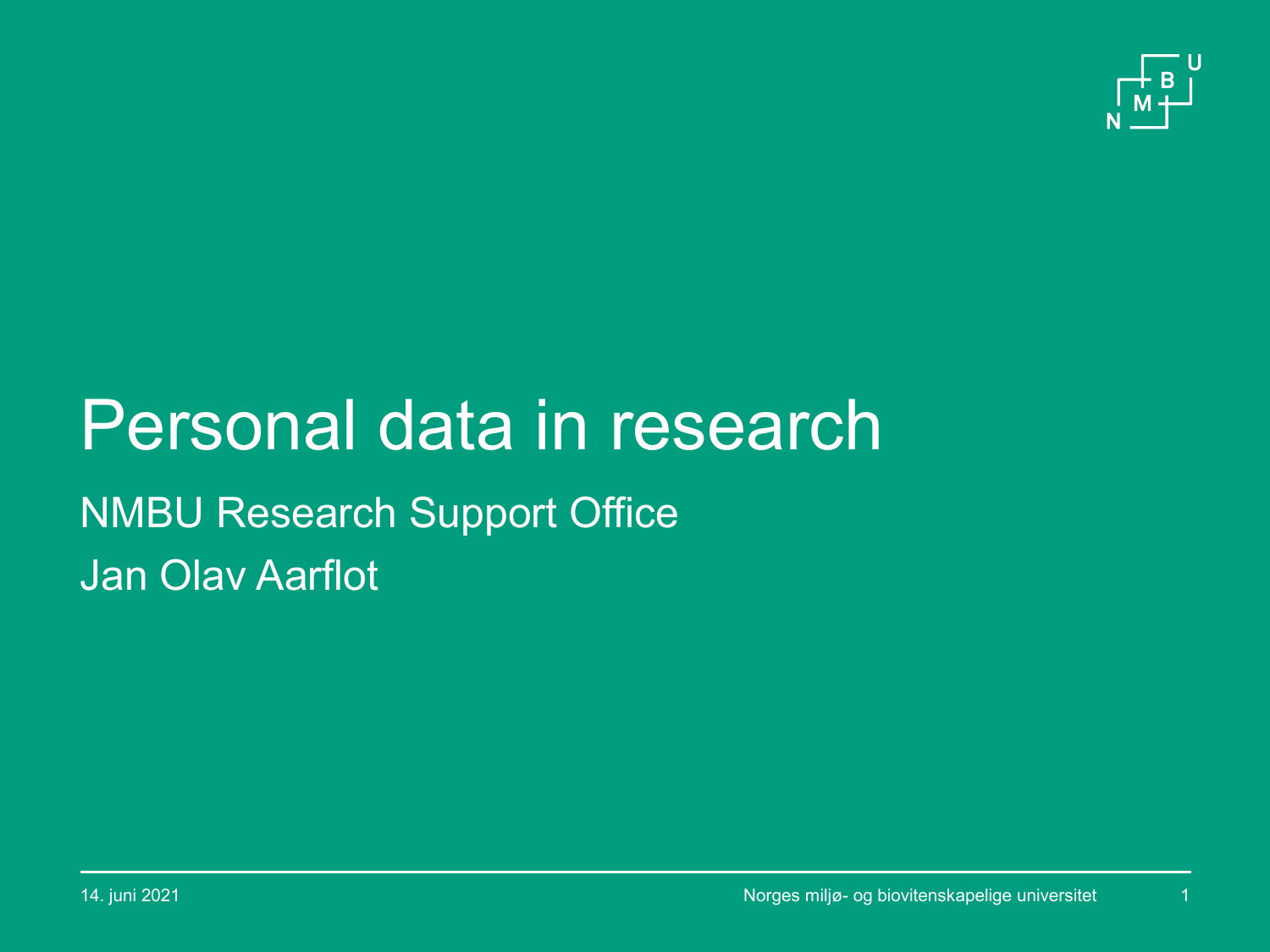

## Privacy rights defined

• Privacy rights ensure that people, who share personal information in research, have determination and control over how NMBU, students and employees process their personal data

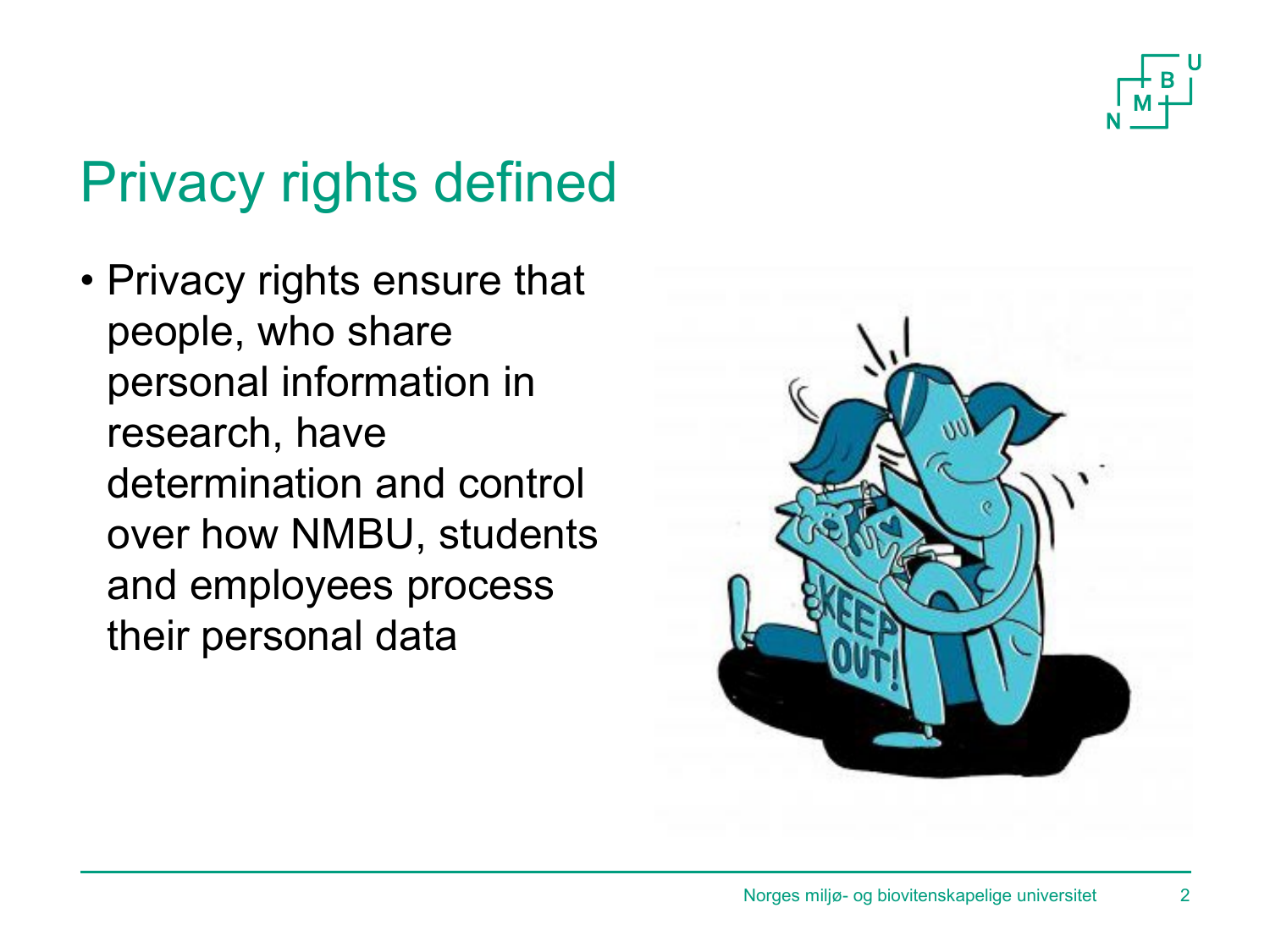

# Privacy rights in detail

- Right to information about the data controller, purpose of processing personal data, and recipients
- Right to access
- Right to correction
- Right to erase
- Right to limited processing
- Right to protest

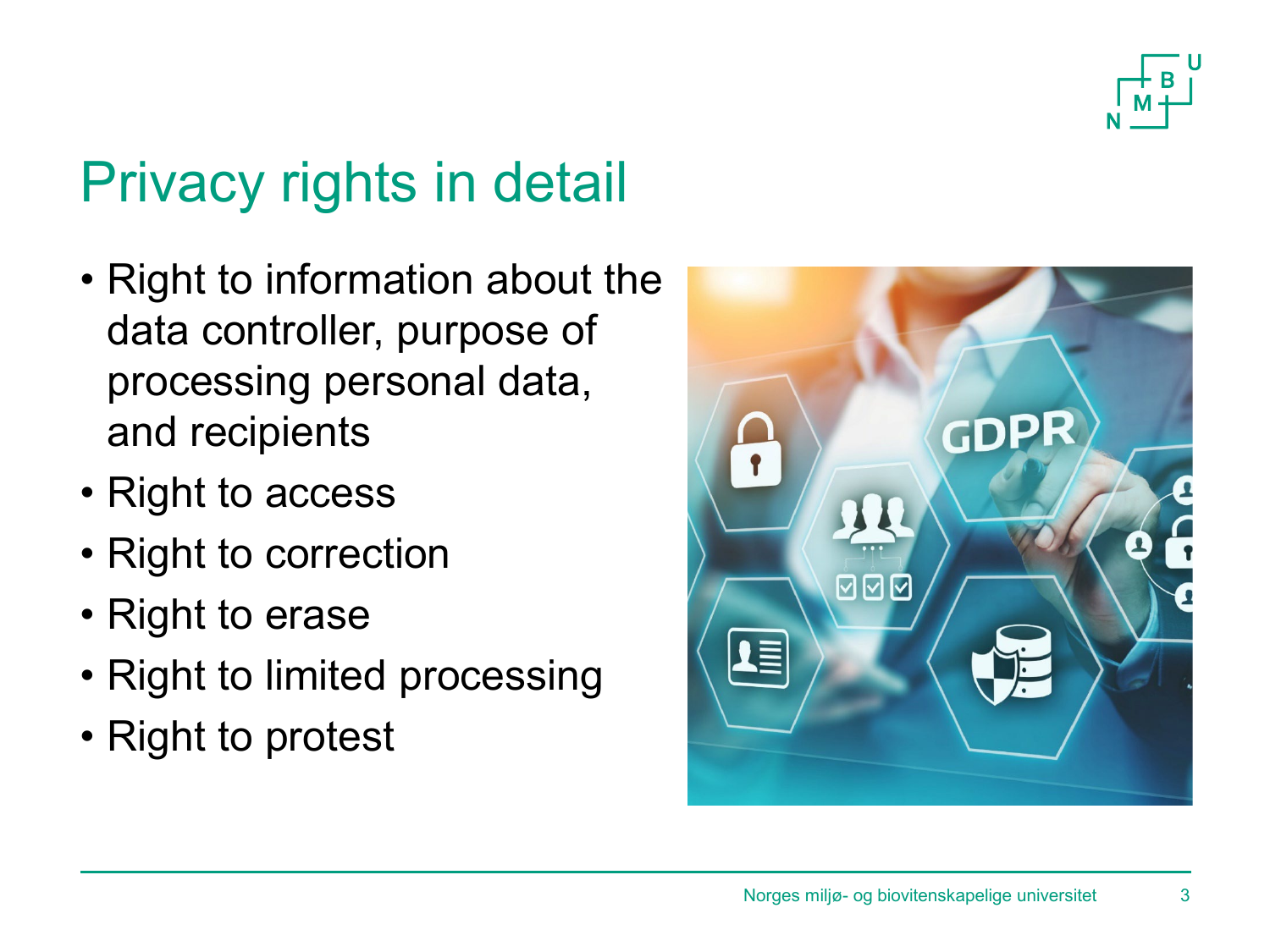

#### What is personal data?

• Any information that makes it possible to *directly* or *indirectly* identify a person



- Name, identity number, phone number, e-mail address, IP-address
- Picture, video, recordings
- Information from sources about their background, e.g. where they live, what they do, that can disclose who they are (in combination with other information)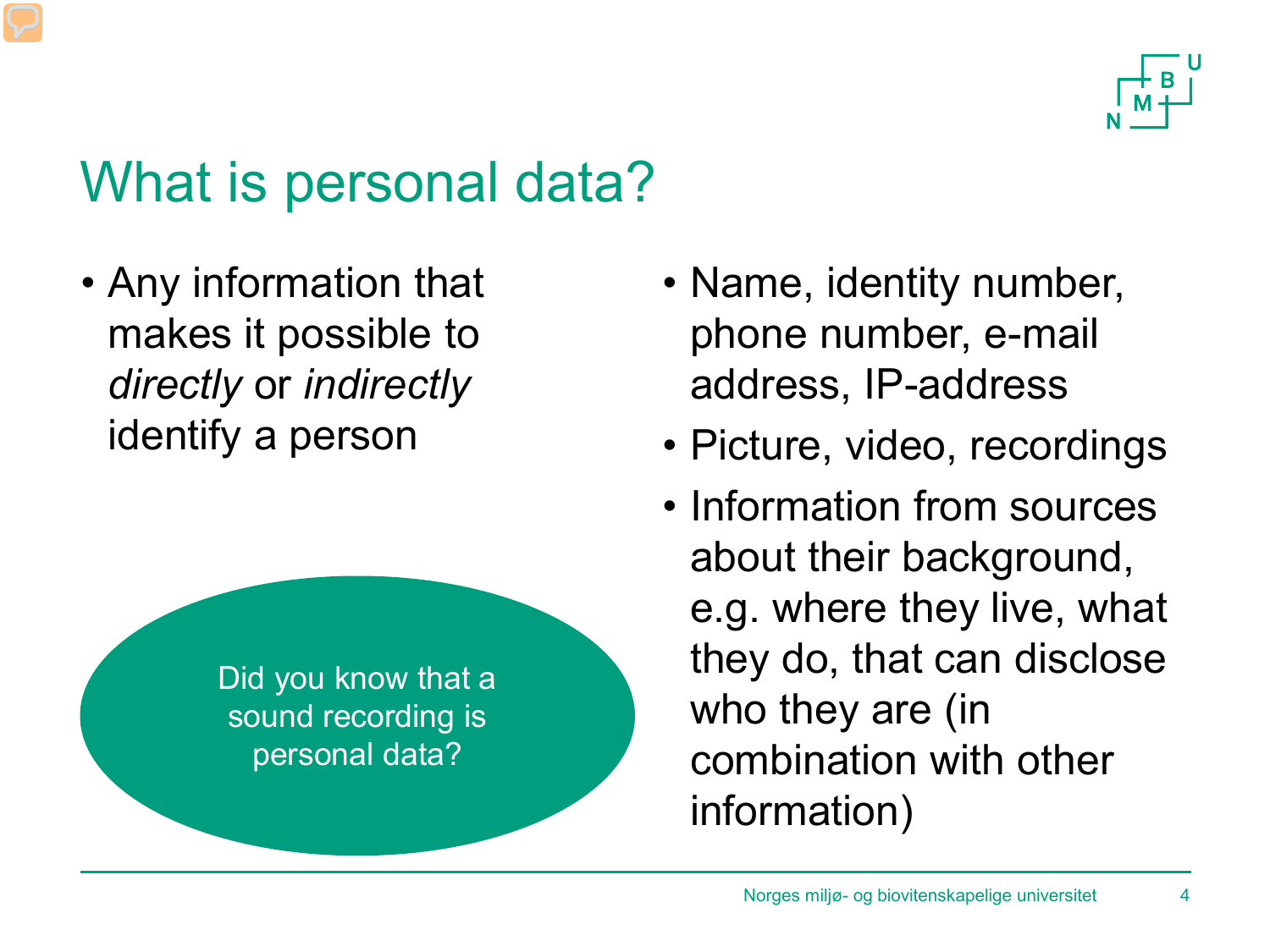

#### Non-sensitive and sensitive data

- *Non-sensitive* (Yellow)
	- –Name, address, phone, e-mail, identity number
- *Sensitiv*e personal data (Red and Black)
	- –Ethnic or racial origin
	- –Political, philosophical or religious perception/beliefs
	- –Genetic or biometric information
	- –Health information
	- –Sexual orientation
	- –Trade-union membership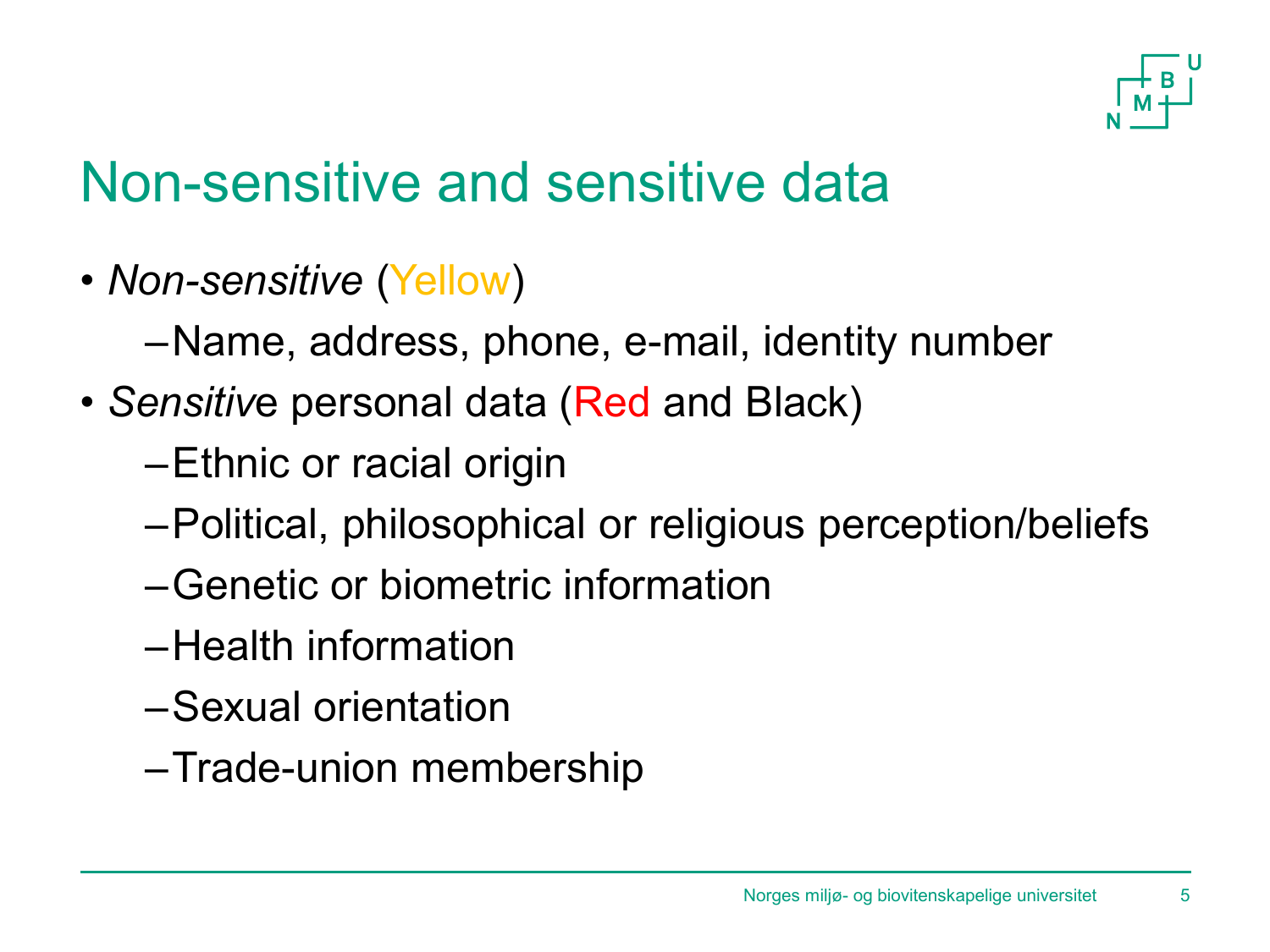

#### Processing of personal data



- Collection
- Registration
- Storage
- Compilation
- Use
- Transfer
- Publication
- Erasure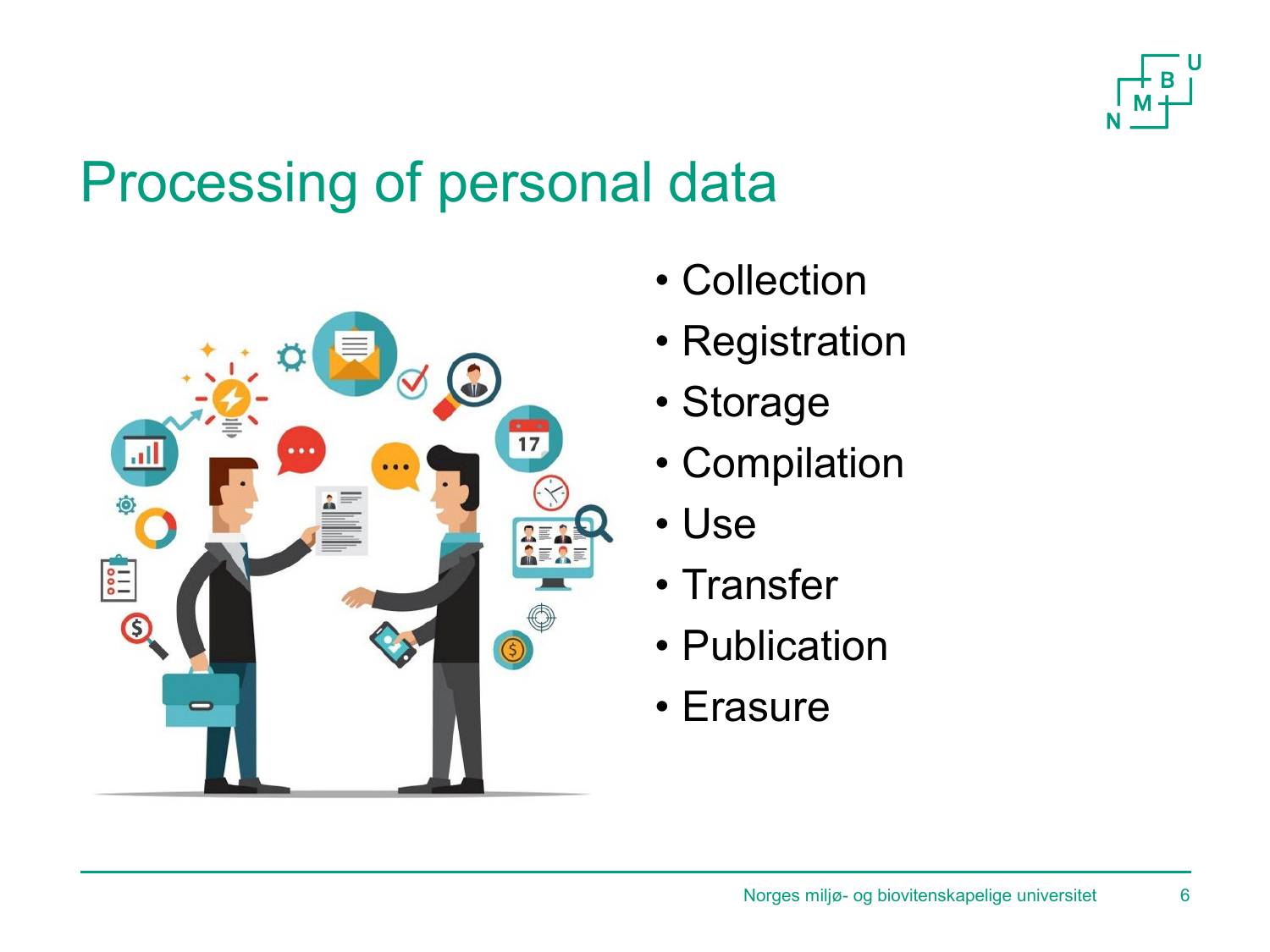

# Classifying research data

• Open (Green)

– Data about animals, plants, bacteria, etc.

• Limited (Yellow)

– Anonymised data, unpublished data, non-sensitive personal data

- In confidence (Red)
	- Certain types of sensitive personal data, personal files, safety buildings and information about a person's health
- Strictly in confidence (Black)
	- Large amounts of sensitive personal data, e.g. about people's health, research data of huge economic value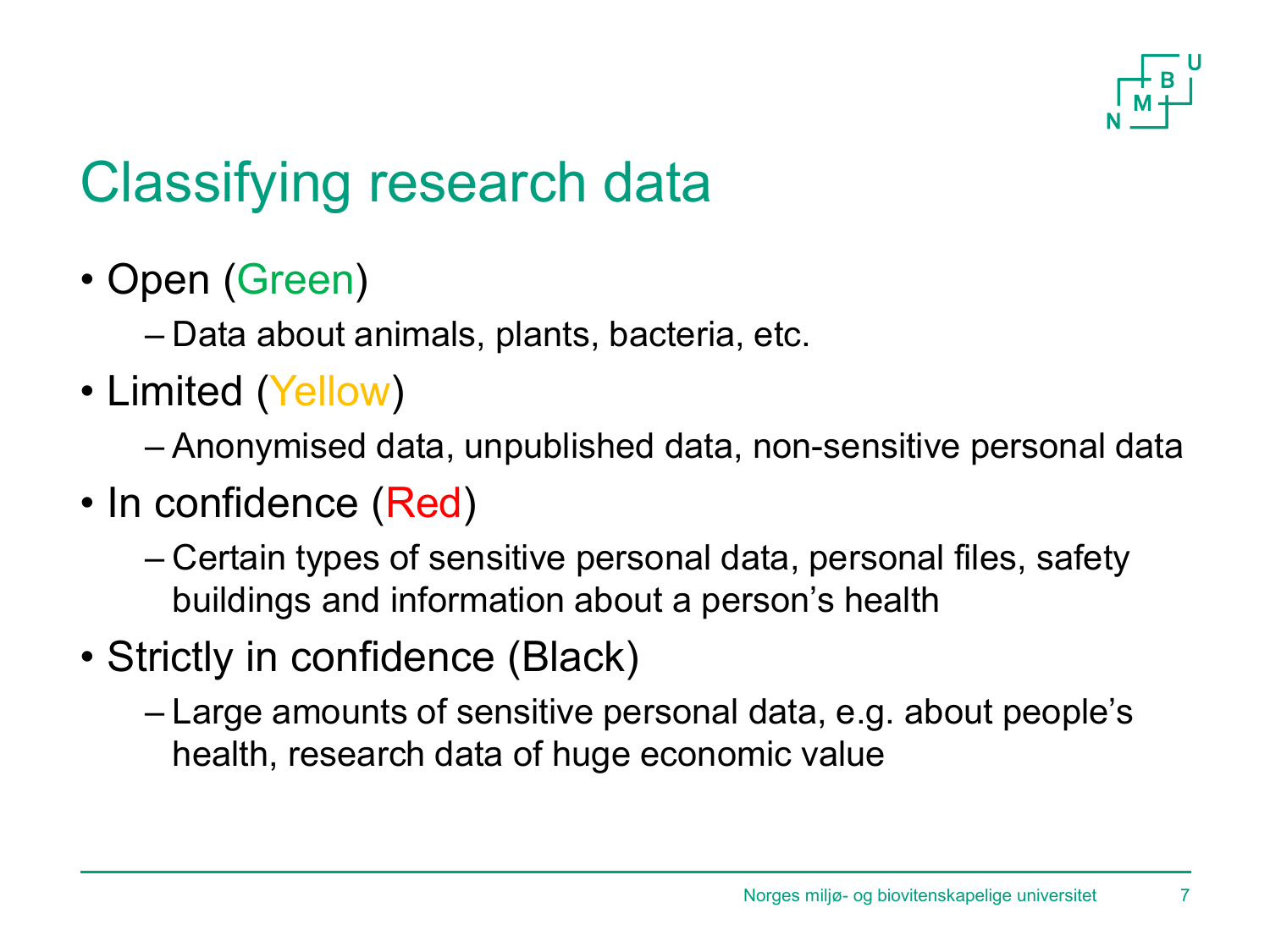

# NSD – Norwegian centre for research data

www.nsd.no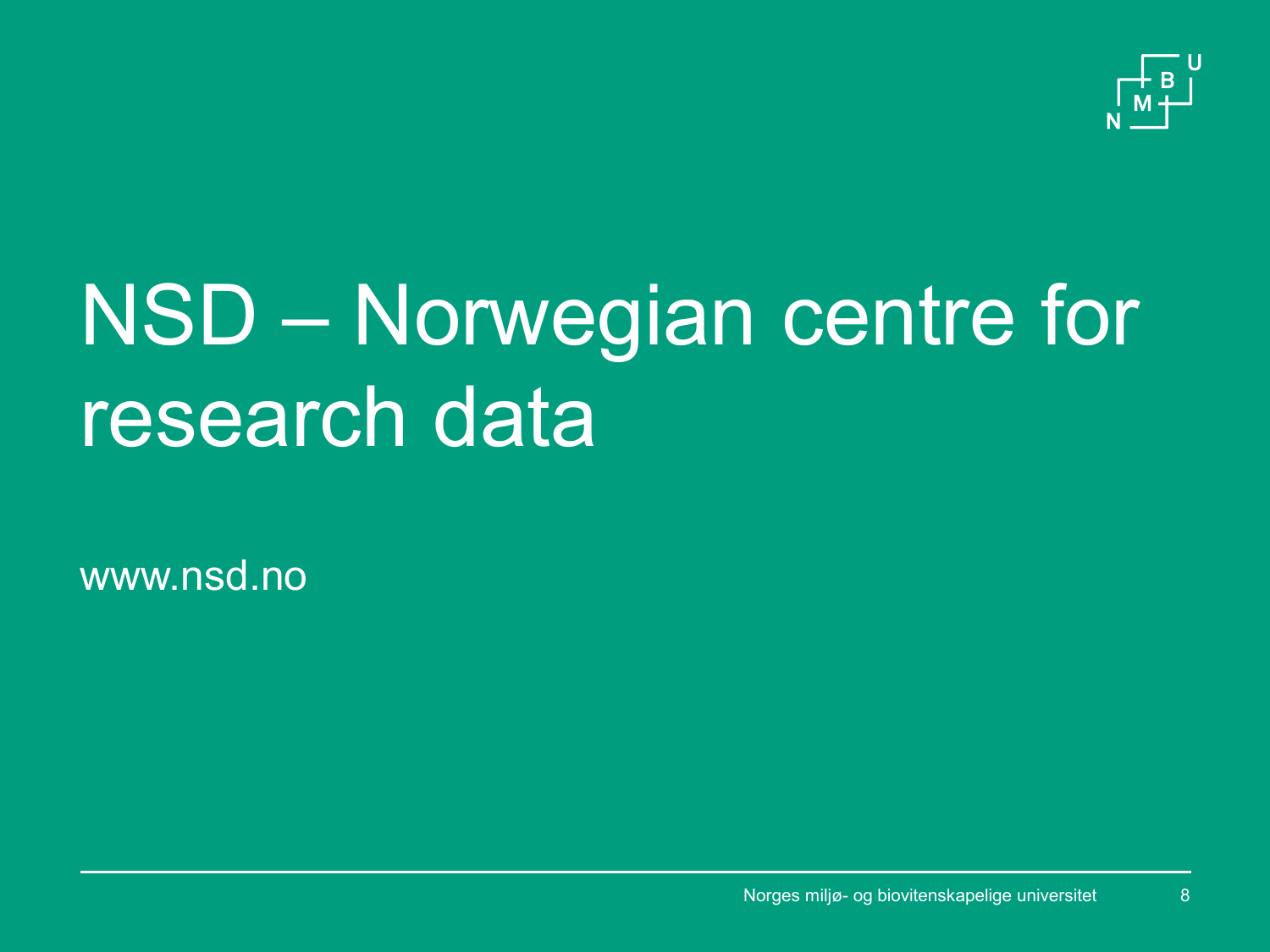

# Obligation to notify

- NSD is NMBU's Data Protection Advisor
- If you are handling personal data in a research project you must notify NSD
- Notifying NSD ensures required documentation on treatment of personal data
- NSD will be your guide

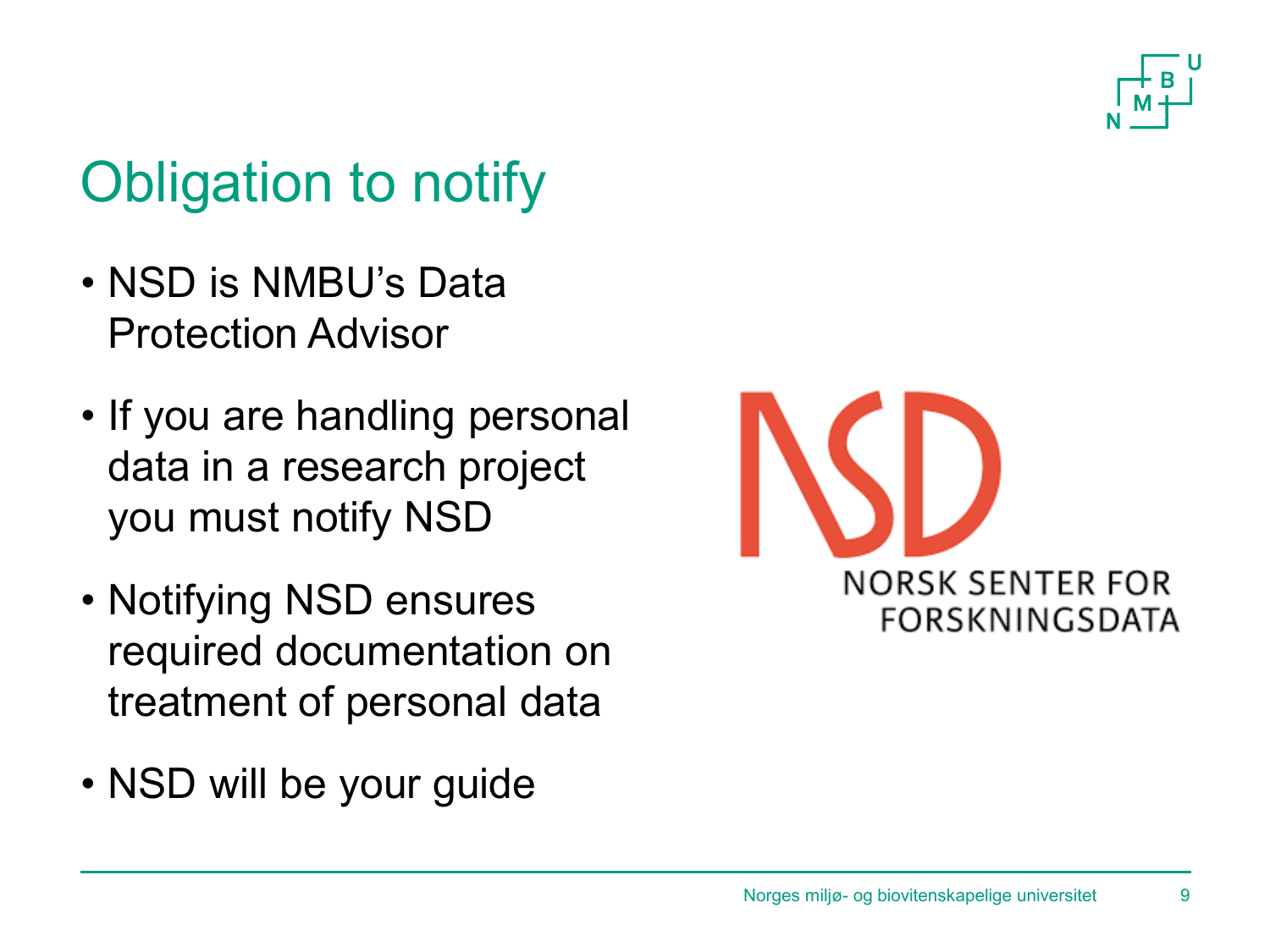

## Do you need personal data?

- Could you manage your project without collecting personal data?
- Have you explored alternatives?
- Has anyone collected similar data to yours?

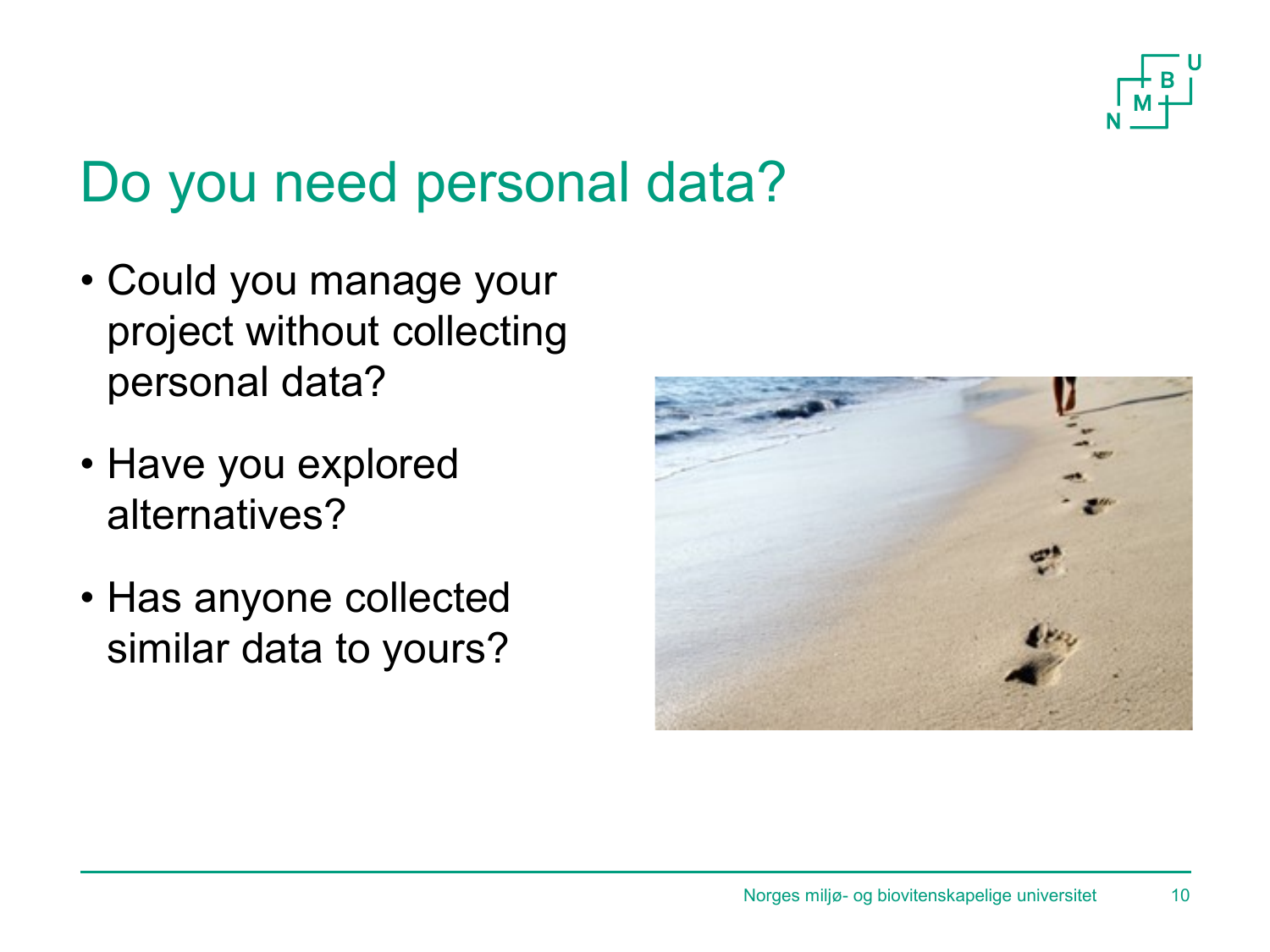

# Notification form at NSD

- Take test on NSDs website
- If only one "yes" you must notify
- **NSD will ask for:**
- Purpose why this study?
- What kind of personal data do you collect?
- Processing what's the plan?
- Information letter
- Interview guide
- Erasing/anonymizing data

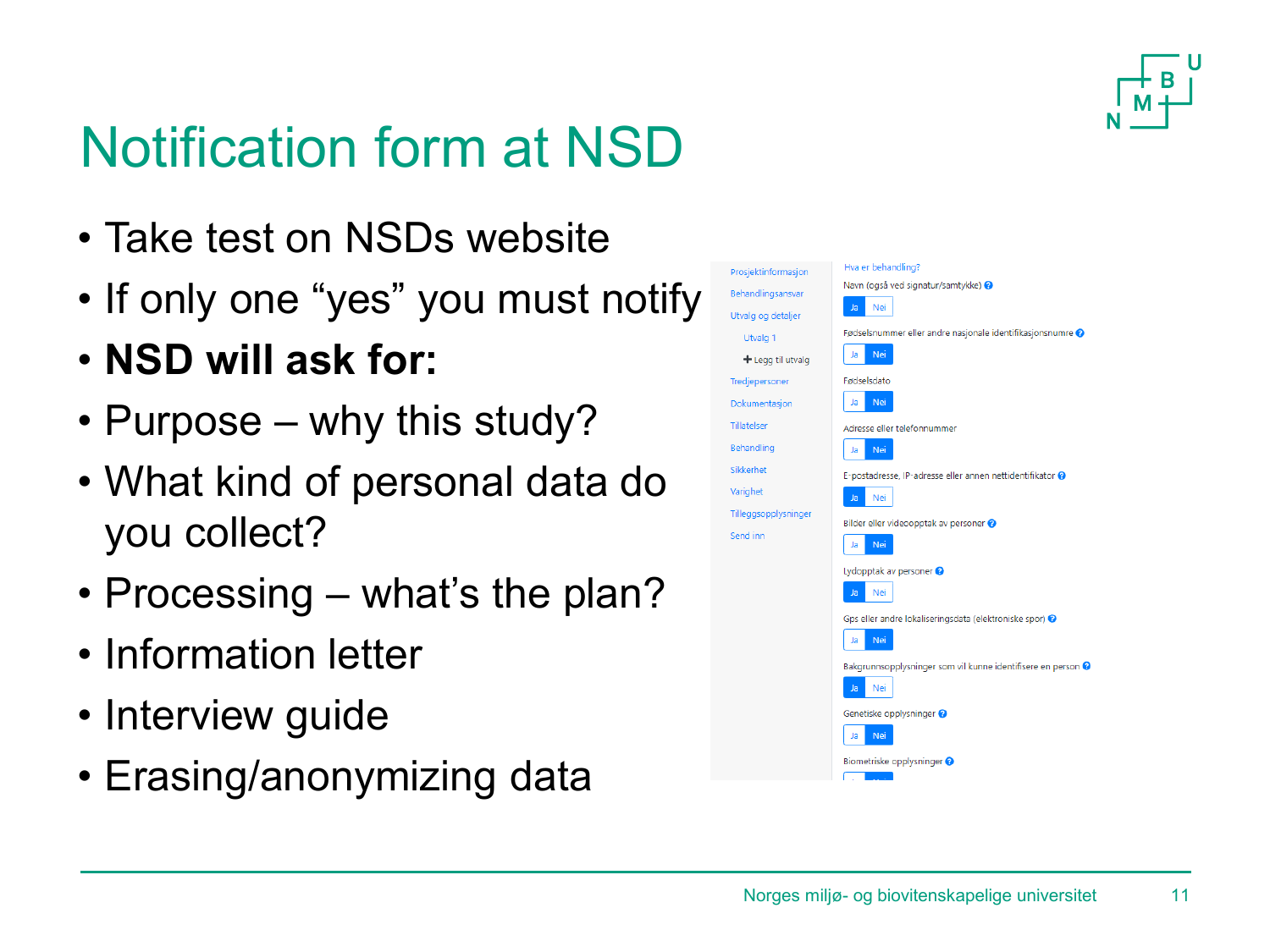

## Roles and responsibility

The project leader is:

- Supervisor in student projects
- Ph.d.-candidates
- Employees at NMBU
- Is it necessary to have personal data?
- According to GDPR?
- [Research ethics](https://www.forskningsetikk.no/)
- Notification to NSD
- Data Management Plan
- Report any discrepancy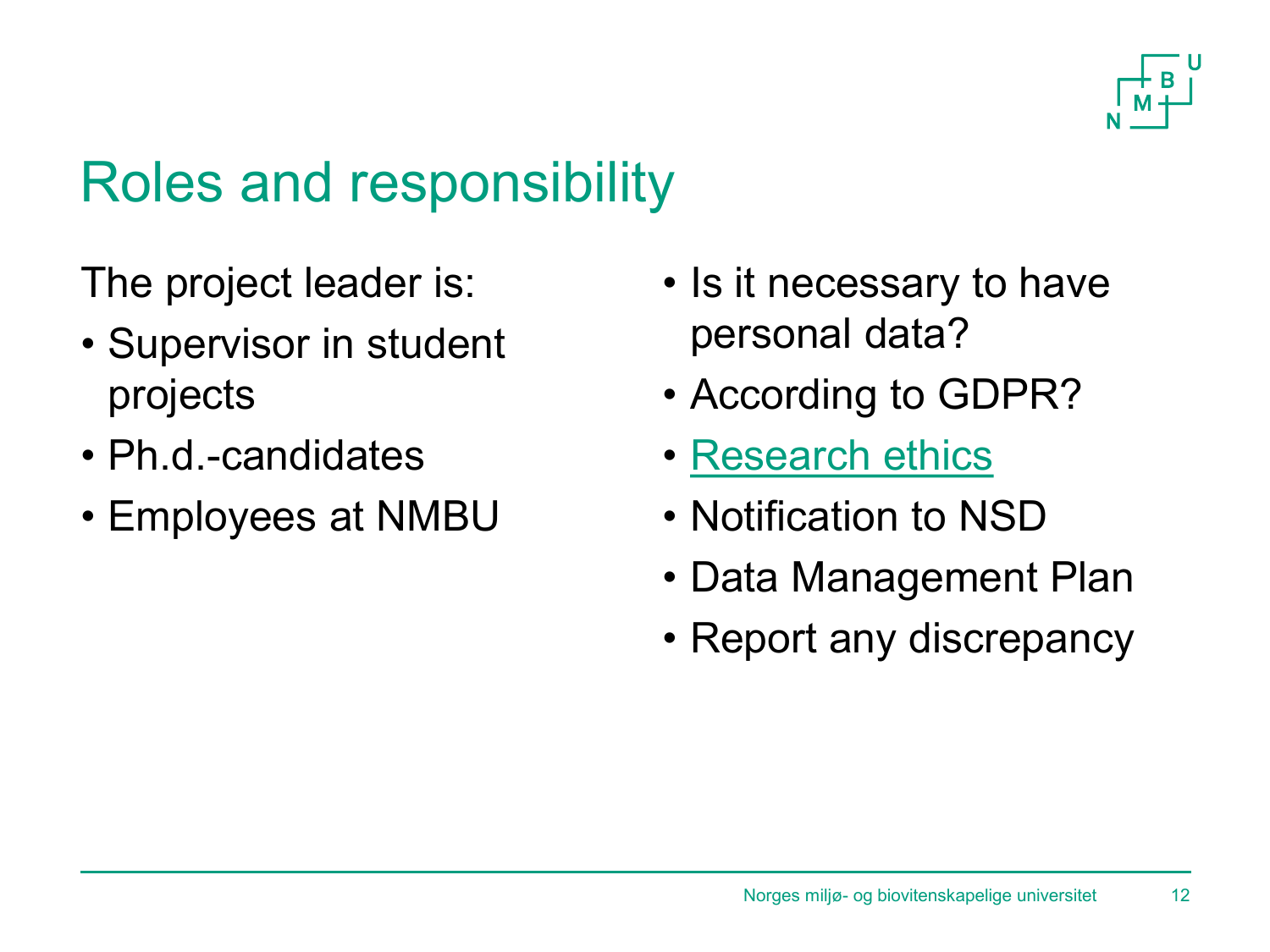

## Collection of personal data



- Using Teams and Zoom are OK
- Sound and picture require agreement (sensitive data)
- Guidelines for using private unit (ex: mobile-phone) – YELLOW
	- Requires confirmation from NMBU – contact JOAa
- Not yet: Dictaphone in Word - not yet clarified